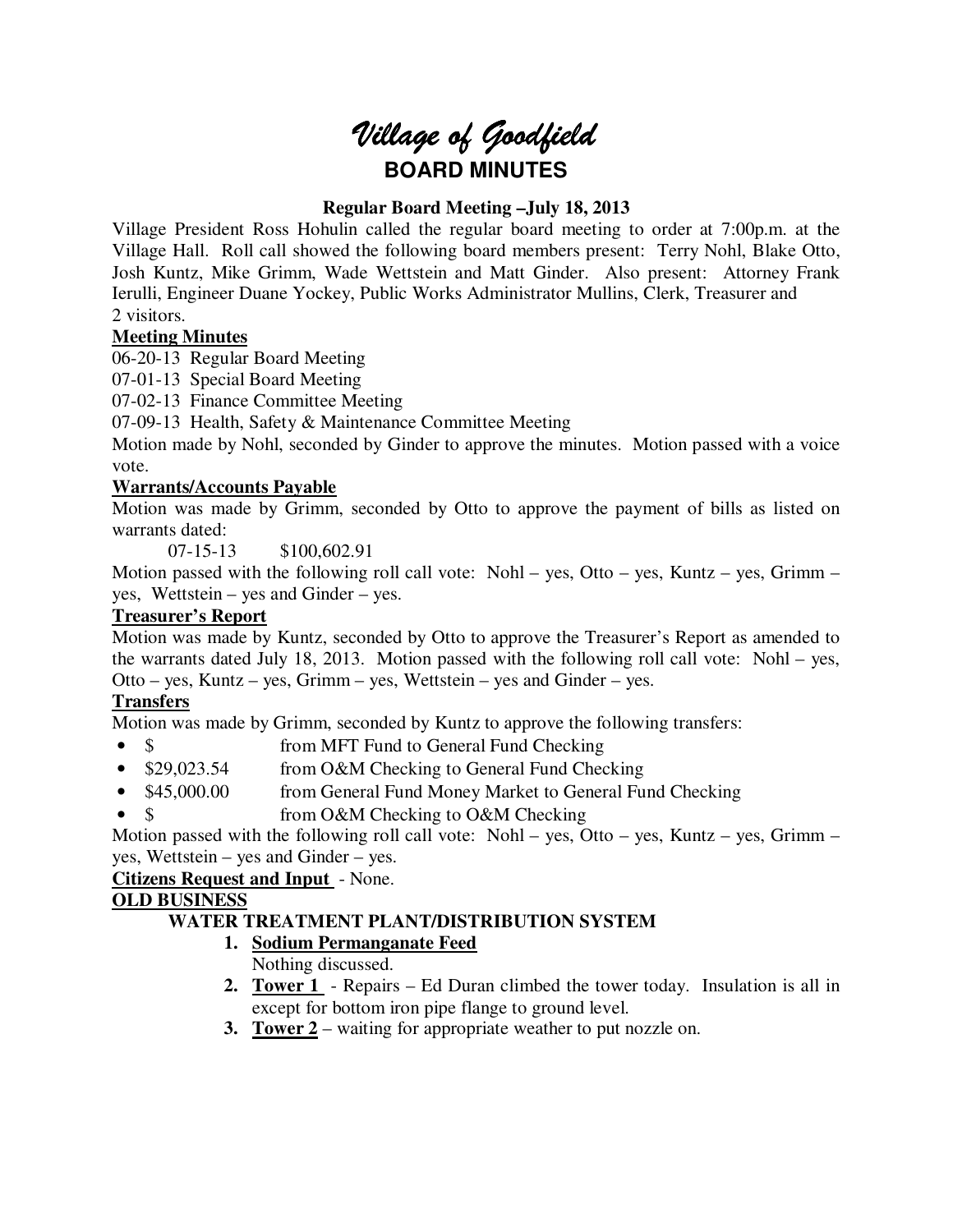#### **SEWER TREATMENT PLANT/DISTRIBUTION SYSTEM**

## **1. STP Expansions**

Still looking for place for sludge.

Engineer Yockey recommends that the Village bid this project out in January or February. Bid with an alternate that they want to do the sludge removal in the summer.

**1. Trunk Sewer Improvements, Clearing Brush & Railroad Crossing**  Nothing discussed.

**Payment of outstanding invoices upon request of Village Engineer** 

No outstanding invoices paid.

**Executive Session – 2(c-11) under the Open Meetings Act to discuss pending litigation** 

There was no Executive Session.

#### **Board of Appeals**

Nothing discussed.

#### **CNH**

Nothing discussed.

#### **CNH Sanitary Sewer Easement**

When Attorney Ierulli receives easement he will file it with the county. Motion was made by Nohl, seconded by Otto to approve CNH Sanitary Sewer Easement. Motion passed with the following roll call vote: Nohl – yes, Otto – yes, Kuntz – yes, Grimm – yes, Wettstein – yes and Ginder – yes.

#### **Goodfield Business Park**

The Village has not received the Final Plat.

#### **Property South of Deer Lakes II – Cul-de-sac**

Mortgages have been released. Attorney Ierulli brought documents for Mr. Hynes to sign.

#### **Deer Lakes Cul-de-sac – Roadway Improvements Bids**

The Village received one bid from RA Cullinan in the amount of \$61,581.34. This is tabled for one month.

#### **Deer Lakes Cul-de-sac - Water main Improvements Bids**

The Village received two bids:

| Feasel                    | \$13,970.00 |
|---------------------------|-------------|
| <b>Hoerr Construction</b> | \$16,202.00 |

Engineer Yockey recommended taking the low bid. Motion was made by Kuntz, seconded by Grimm to approve the low bid of \$13,970 from Feasel. Motion passed with the following roll call vote: Nohl – yes, Otto – yes, Kuntz – yes, Grimm – yes and Wettstein – yes and Ginder –yes.

#### **Park Path Connection to Bridle Ridge**

Jason Stevens with Lewis, Yockey & Brown did profile of park path. The Village will need a 20' easement off of Rail road.

#### **CNH – IDOT Road Project**

The Village would like to help CNH but does not want to incur any cost to the Village. The Village is waiting for CNH to provide information to Village attorney and engineer.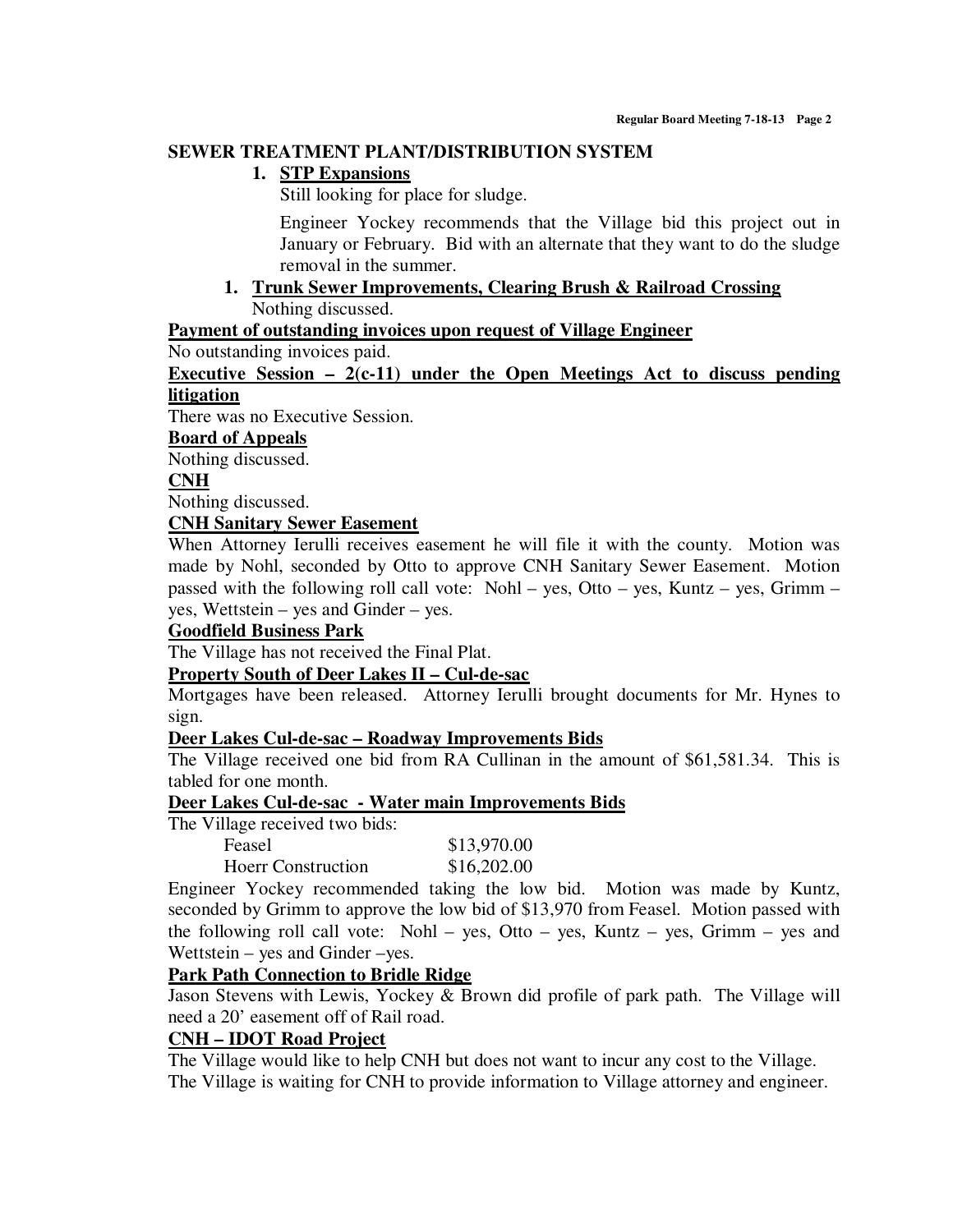Village Engineer met with IDOT and IDOT thinks it is a good project. There would be a 2 million dollar cap on project. IDOT would like to see scope of project before they agree to pay. IDOT also wants an Intersection Design Study completed. The center parking lot entrance/exit should line up with Maple Drive. There is 1 million available through CDAP and Price Waterhouse is completing the application for that. IDOT sent Engineer Yockey a link with their latest traffic data in 2011. Duane asked them to do a current traffic data.

## **Park Playground**

Trustee Blake Otto obtained prices for rubber chips and border trim for park playground. Rubber chips from Park & Play Structures was \$16,777 and the border trim from Schrock Premier Landscaping was \$3,878. Motion was made by Grimm, seconded by Otto to approve the purchase of rubber chips and the border trim. Motion passed with the following roll call vote: Nohl – yes, Otto – yes, Kuntz – yes, Grimm – yes and Wettstein – yes and Ginder –yes.

# **Budget/Appropriations Ordinance #13-04**

Motion was made by Kuntz, seconded by Grimm to approve the budget as presented.

Motion passed with the following roll call vote: Nohl – yes, Otto – yes, Kuntz – yes, Grimm – yes and Wettstein – yes and Ginder –yes.

# **Chapter 8 – Zoning Article IV Section 8.401 – Poultry & Livestock**

Nothing discussed.

## **Ameren Substation Building Permit**

Ameren will bring plat to Village to have Planning/Zoning chairman sign.

## **Annexation of CNH Property**

There will be a Public Hearing and a Planning/Zoning Committee Meeting on July  $30<sup>th</sup>$  to consider CNH Annexation. Attorney Ierulli has prepared an Annexation Agreement. Property is zoned industrial.

## **NEW BUSINESS**

## **Approval of Audit Report**

Motion was made by Nohl, seconded by Otto to approve the Audit as presented.

Motion passed with the following roll call vote: Nohl – yes, Otto – yes, Kuntz – yes, Grimm – yes and Wettstein – yes and Ginder –yes.

## **Montgomery Township Snowplowing Agreement/Fees**

Nothing discussed. Treasurer paid in Accounts Payable.

## **Copier Contract with Communications Concepts**

Motion was made by Grimm, seconded by Otto to approve copier contract with Communications Concepts for \$631/year on new copier. Motion passed with the following roll call vote: Nohl – yes, Otto – yes, Kuntz – no, Grimm – yes, Wettstein – yes and Ginder –yes.

# **AC Publication Variance Request Lot 12**

- 1. Architects stamp
- 2. 33 1/3 masonry requirements (Chapter 10.102 D)

Motion was made by Wettstein, seconded by Ginder to approve waiver of architect stamp. Motion passed with the following roll call vote: Nohl – yes, Otto – yes, Kuntz – yes, Grimm – yes, Wettstein – yes and Ginder –yes.